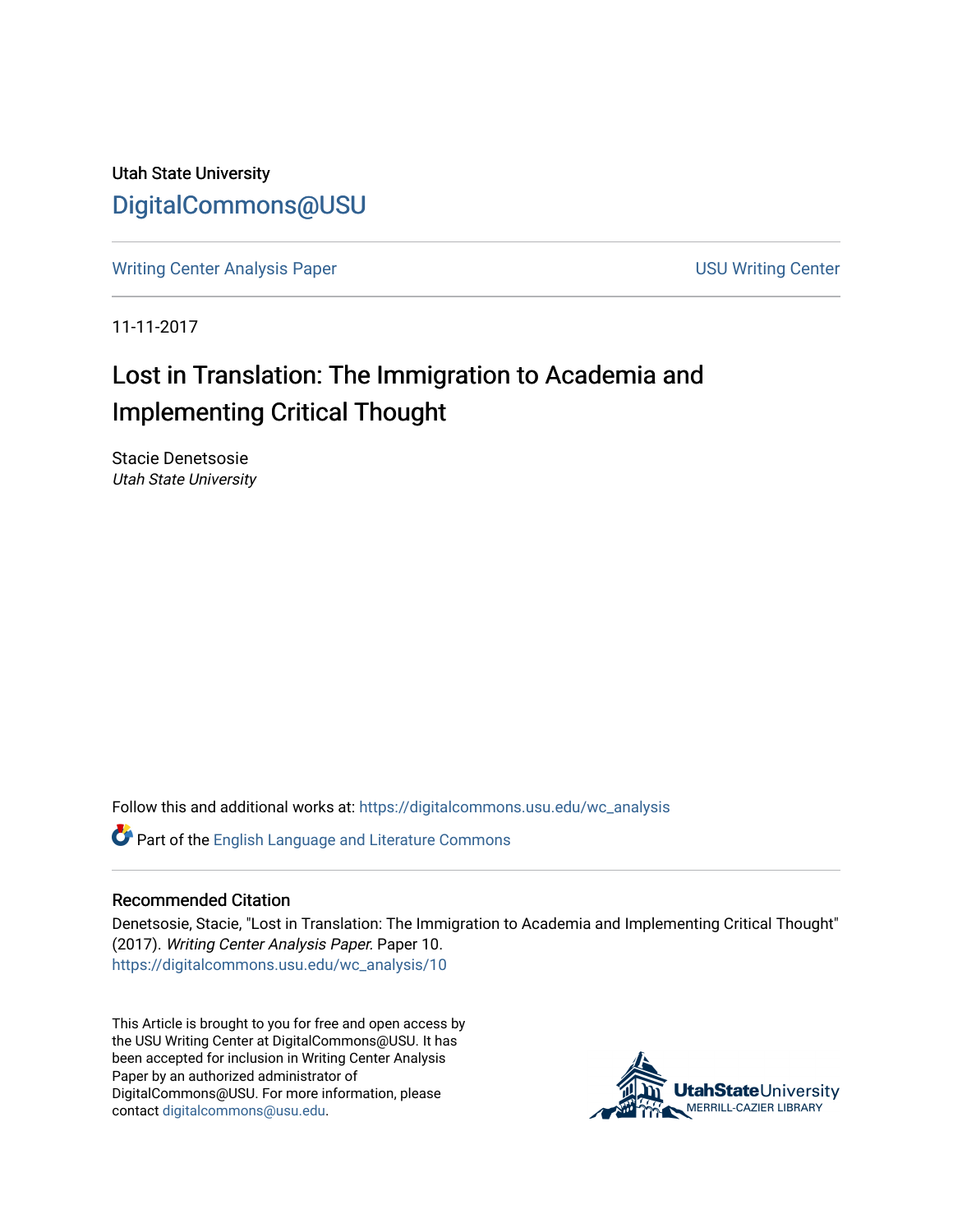## Denetsosie 1

Stacie Denetsosie

English 6820

11 November 2017

## Lost in Translation:

### The Immigration to Academia and Implementing Critical Thought

Writing Centers are a place for everyone, whether you are a first generation student, a graduate student working on thesis work, or a student struggling to brainstorm ideas for a thought provoking paper. Freshmen and sophomores come to the Writing Center in droves, unsure on how to "speak" to their professors, let alone write an academic paper for them. At the Writing Center we ease unorganized minds, direct thoughts, parse together confusing prose, and perhaps most importantly, assist our clients in *translating* their thoughts, colloquial or not, to fit into the sphere of academia. Essentially, our students are immigrants to academia. An immigrant is defined as anyone who comes to live permanently in a foreign country. Typically, this definition, within the context of a university is associated with international students. Yet, as instructor, my students come to me unable to communicate their complicated thoughts through their intellectual language. Thus, their prose mimics academia, verbatim from lecture, and the product no longer contains the voices of their author. The student becomes a foreign body to a systemized, structured community, in which they are told not to speak their language. We expect our students to acclimate to our academic culture and expect them to thrive.

The Writing Center and the English 1010 classroom are likely the only places in which we can acclimate our students into the academic climate. For this reason, we must engage our students to value critical thinking. If learning English is the hallmark of becoming an American, then the hallmark of becoming an academic is learning how to engage in all discourses critically.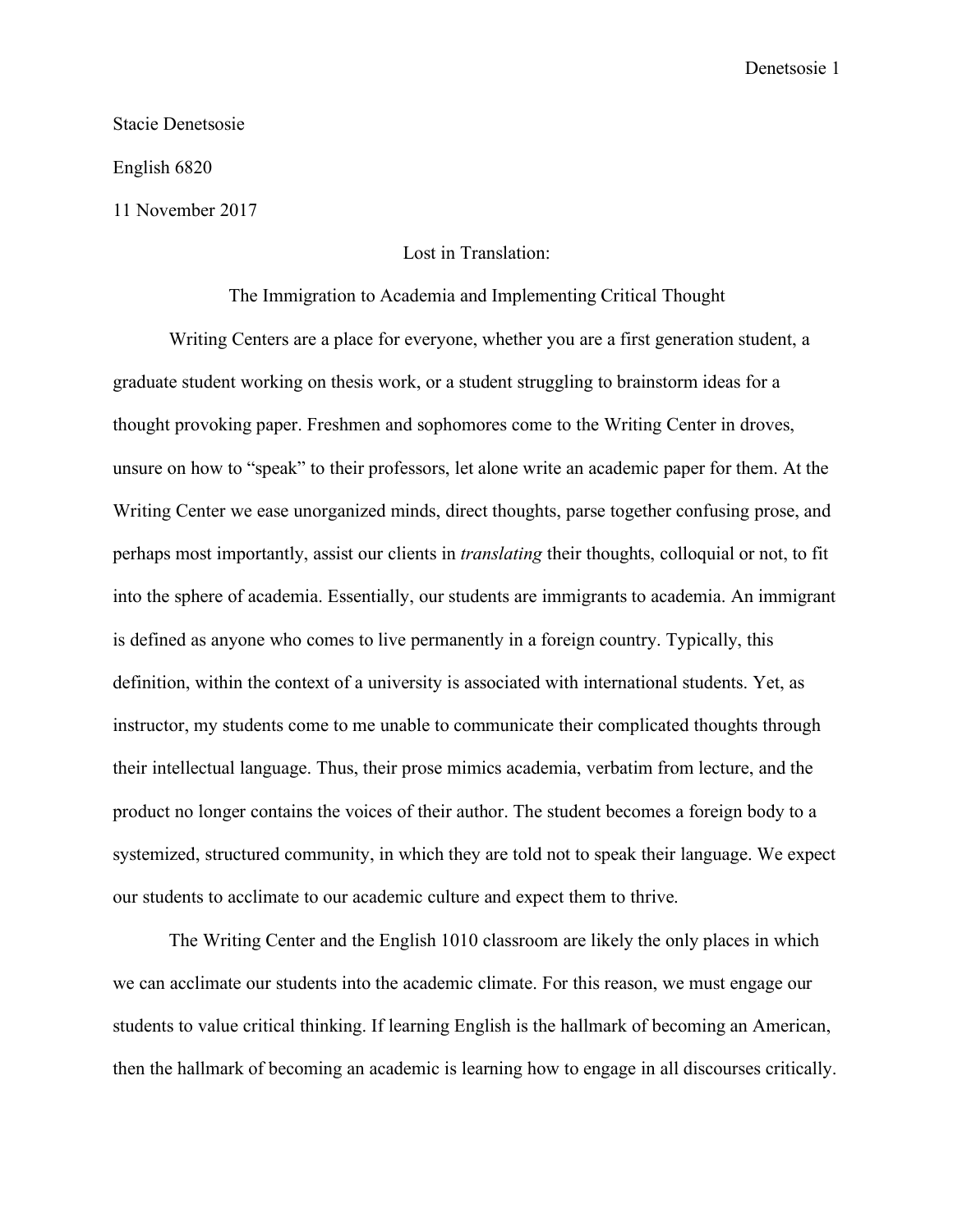Denetsosie 2

This idea of an academic immigrant came to me after observing Joseph's session. The student entered the session clearly frustrated. His professor had awarded him a lower score than he anticipated. He couldn't seem to quite grasp why his professor couldn't understand what he was saying within his paper. This metaphorical language barrier prevented this student in engaging intellectually with his professor, and as a result made him feel inarticulate. This student was trying to navigate a new intellectual language, and the professor and the student experienced an impasse in understanding.

Joseph asked the student if he felt comfortable reading his paper out loud. The student agreed, and stumbled through his paper, struggling to mimic the tone of an academic paper. The result was tangled prose, knotted with colloquial elements. Joseph asked the student if he could pause within his reading, and asked the student, "What are you trying to say? Verbalize your idea to me."

The student's eyes lit up. He no longer felt the pressure to mimic a voice that wasn't his own. His was voice was enough. He explained his idea, and Joseph helped him find his voice within his paper.

"So I can say it just like that?" the student asked.

"Definitely, and it makes more sense. You can use your own voice within academic writing." Joseph stated.

In that moment, Joseph's advice was paradigm shifting. All the nights I spent as an undergraduate, attempting to write for my professors, attempting to adopt an accent other than my own felt validated. As a tutor Joseph was able to make the student comfortable throughout the session, reassure him in sharing his voice, and allow him to reframe his idea. Joseph effectively assisted his student in translating his thoughts. His approach was exemplary,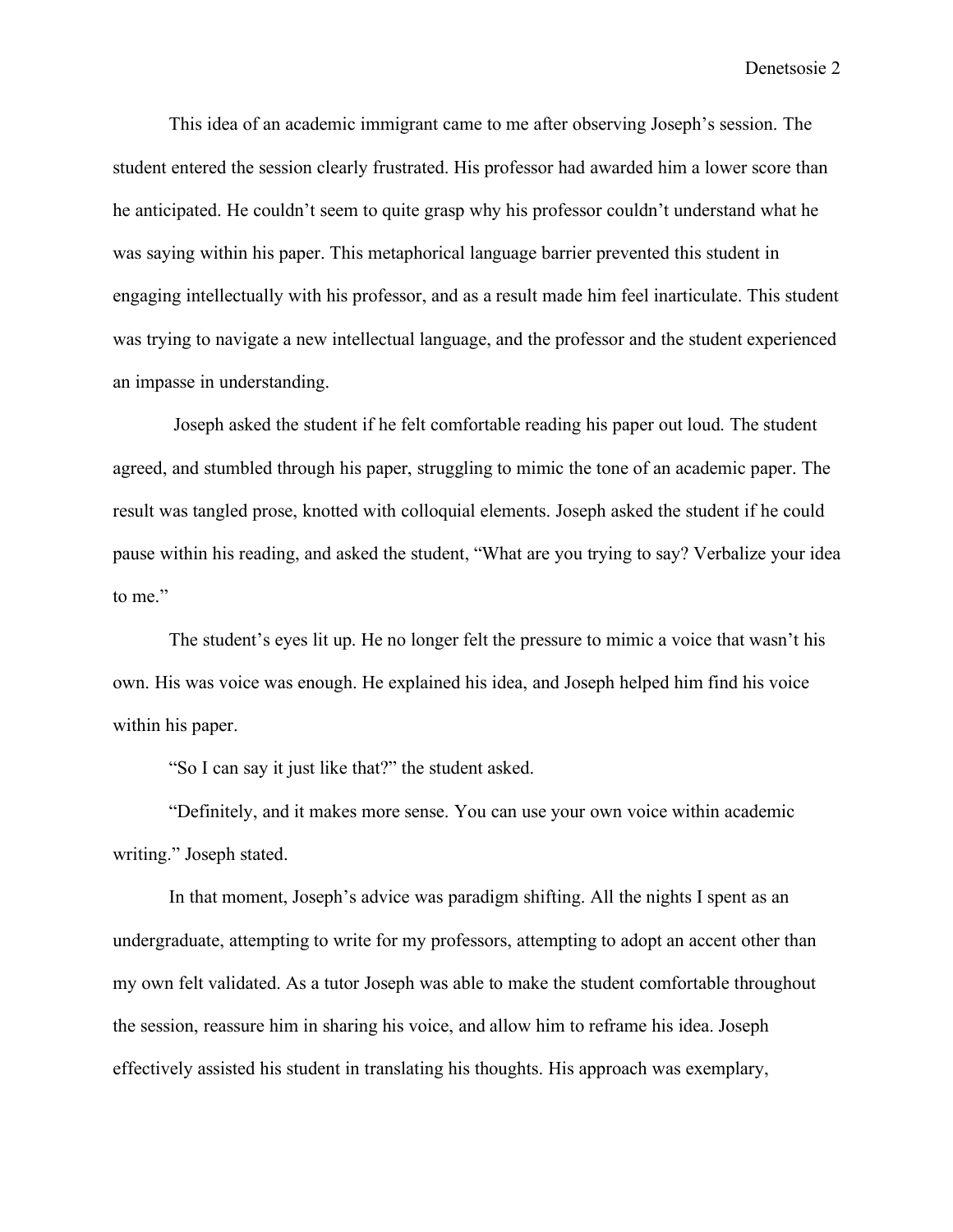however, seemingly difficult to recreate in the context of the classroom. I decided rather, that as an instructor that I would allow my students to share their thoughts within my classroom without fear of judgement. I did this by incorporating open-ended questions into my lectures. I chose topics my students were familiar with, such as pop-culture, political events, and even university business. I then asked them do discuss these topics critically, and approach the topic through different lenses. I let my students discover their ideas. Immigrate to concepts. I allowed them to become natives within the classroom.

We must do this as instructors, rather than demanding that our students know how to write a good academic paper, we must let them practice the language of academia, within tutoring sessions and the classroom. This is the key for bridging the cultural gap between high school and the collegiate classroom. The reason Joseph's approach was effective was because he engaged the student to view his work critically and then further complicate his ideas. He asked the student how they interpreted their argument, then he asked open-ended questions, and lastly, he encouraged the student to use their own words. Joseph offered the student the necessary tools to help his client practice engaging in an academic discourse, within a low stakes environment. If we engage our students to be critical, and to ask questions about what they say, and think, we have achieved the true purpose of the classroom.

As instructors, we must allow our students to immerse themselves in the culture of academia within the classroom. We can do this by encouraging our students to verbalize their ideas within an open forum and practice critical thought within small group discussions. These types of exercises stretch their vocabularies and familiarize them with the language of academia. Once they have mastered organizing their thoughts, they can then reflect these ideas onto the